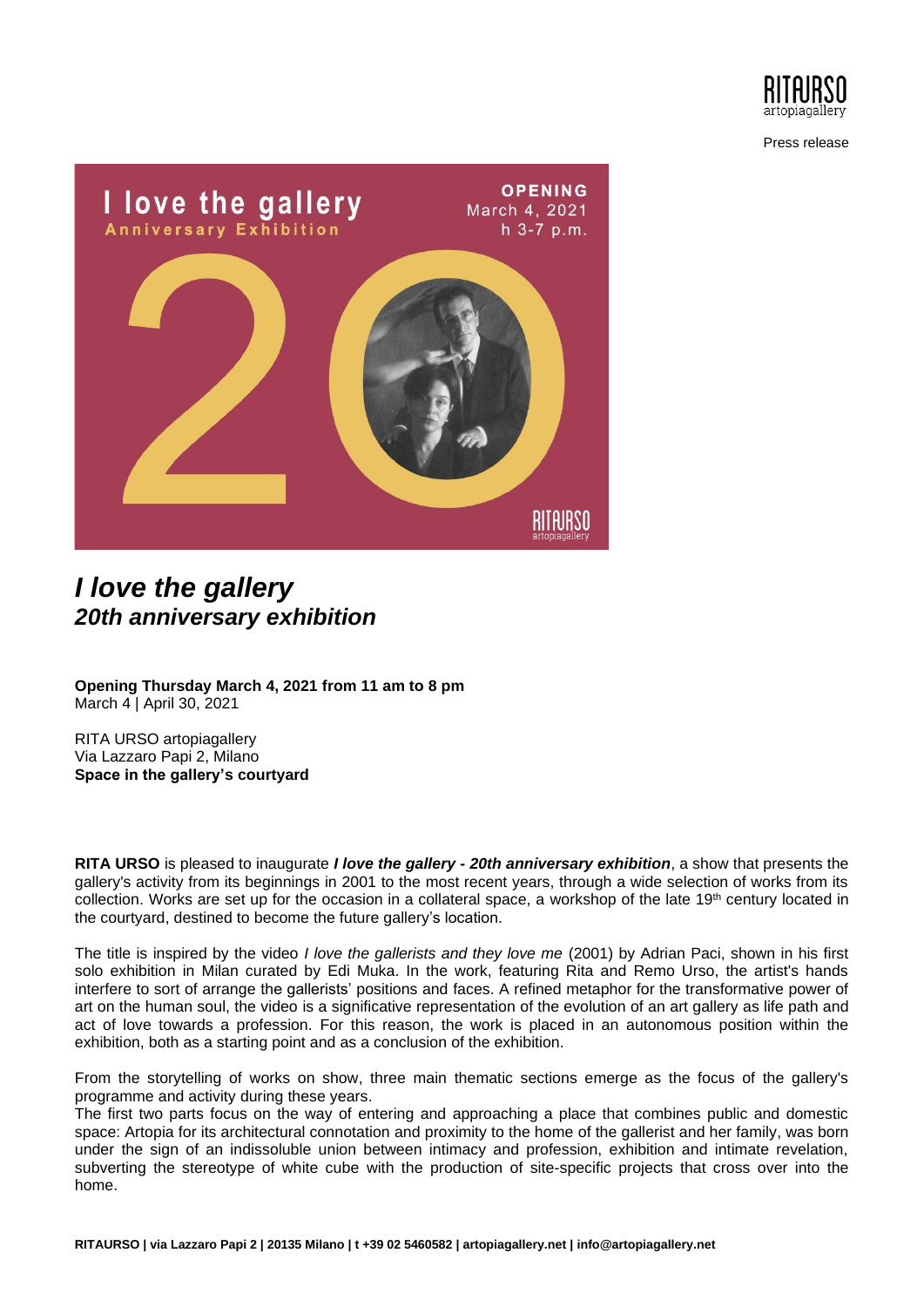Marzia Migliora's exhibition titled *In punta di piedi*, curated by Emanuela de Cecco, officially opened the gallery space in 2001, simulating an entrance "on tiptoe", "into the home of a stranger, … getting ready to listen", as the curator points out in the catalogue. The exhibition itinerary opens with **Marzia Migliora**'s video artwork *59 passi*, then works by **Paola Gaggiotti**, **Margherita Morgantin**, **Enzo Umbaca** and **Martina della Valle**. In the projects designed for the gallery, these Italian artists conceptually deal with the themes of home and identity: they emphasise the need to go beyond our perceptive threshold in order to better understand ourselves and the reality that surrounds us, paying attention to the affections that make up our lives but also reasoning on the alteration of established balances through the introduction of *foreign* elements.

The second section of *I love the gallery* is dedicated to **Adrian Paci**, **Maja Bajevic**, **Phil Collins** and **Jelena Tomašević**. These artists from the Eastern Balkan area or in any case sensitive to the urgent issues of that region, as in the case of Irish Phil Collins who lived for years in Belgrade, are presented from the gallery in Italy for the first time, with the production of large projects site specific. In their exhibitions for Artopia they explore, with a poetic but also socio-political and radical approach, the concept of uprooting, of being split into different spatial and temporal dimensions, without any real sense of belonging: home is a special place in which to find comfort and take refuge when one feels the need, but it also represents the interior mirror of traumatic situations, the loss of identity and the comparison with new Western models.

The third exhibition part is the result of an expansion of the gallery's programme, with the intention of developing an even more dynamic and articulated approach to new languages such as cinema, performance, architecture and design. Works selected for the occasion are by **ZAPRUDER filmmakersgroup**, **Elizabeth McAlpine** and **Jean-Baptiste Maitre**, all artists who reflect, through the filter of cinematographic language, on the concept of time, on forms that are generated by it and on the relationship between temporality and filmic-photographic image, highlighting effects that cinema produces on contemporary society with an extension of the boundaries of vision and narration. The paradoxical dimension of time in the work of ZAPRUDER filmmakersgroup is approached to the stratigraphic dimension of McAlpine's aniconic image to become a measurable space through frames of Maitre's work.

A bilingual publication dedicated to the exhibition will be presented later, with texts by Rita Urso, Remo Urso and Giulia Bortoluzzi, together with images of works on show and archive photos.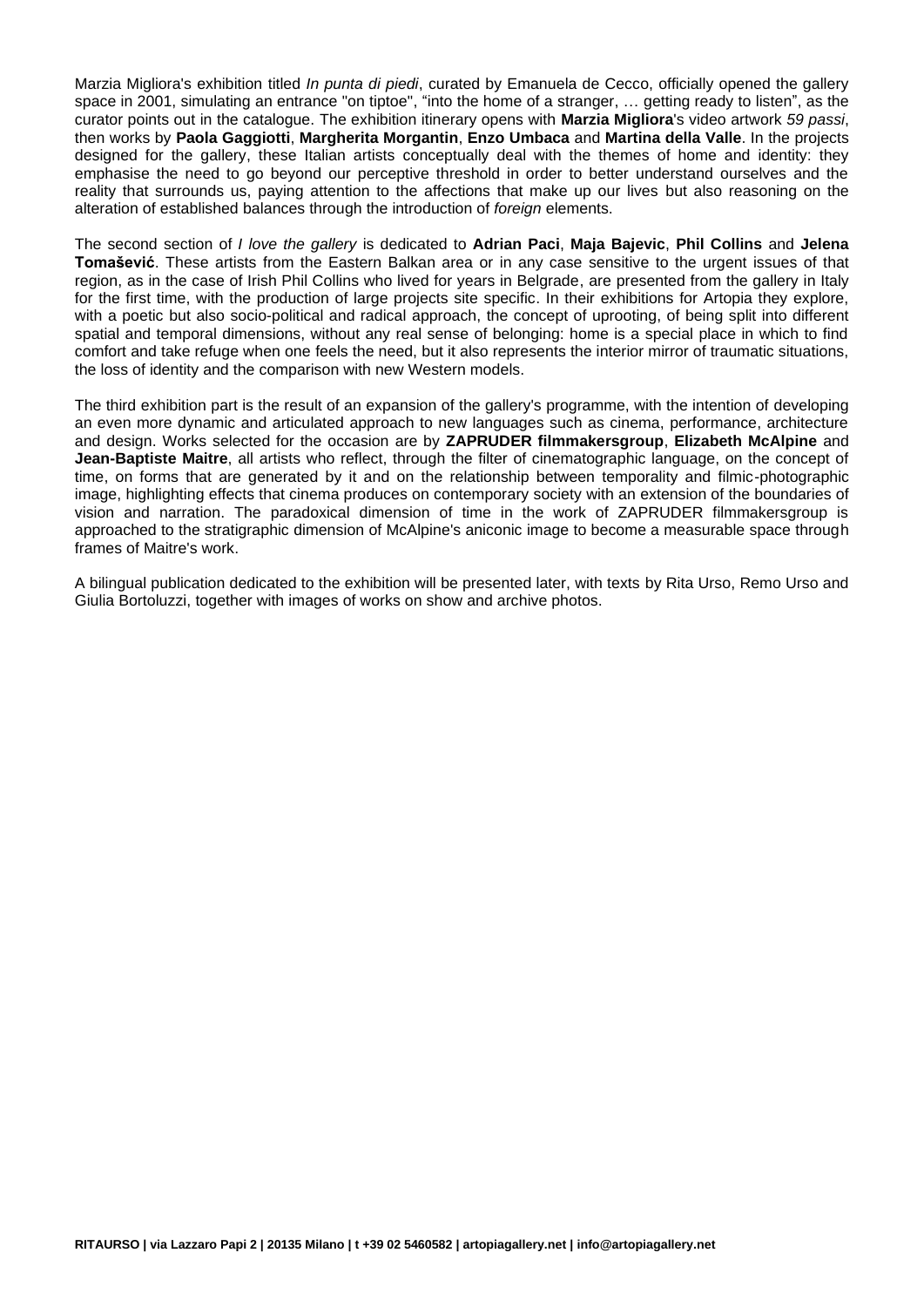**Maja Bajevic** (Sarajevo, 1967) lives and works in Paris. In her artistic production she analyses the relationship between violence, power and construction of identity, reflecting on the impact that political and social conflicts have on everyday life. She participated in the 50th and 56th Venice Biennale in 2003 and 2015. Her works have been shown in numerous solo exhibitions in international venues including: Migros Museum, Switzerland (2017), Galerie Michel Rein, Paris (2014), James Center, New York (2012), DAAD Gallery, Berlin (2012), Museo Reina Sofia, Madrid (2011), Galerie Peter Kilchmann, Zurich, Switzerland (2011), Kunsthaus Glarus, Switzerland (2009), Fondazione Bevilacqua La Masa, Venice, Italy (2008), National Gallery of Bosnia & Herzegovina (2006), Moderna Museet, Stockholm (2005), PS1, New York (2004), Artopia Gallery, Milan (2002) with the exhibition *Green, Green Grass of Home*. Group exhibitions include: 21st Century Museum of Contemporary Art, Kanazawa, Japan (2016), Edel Assanti Gallery, London (2016), Central Exhibition Hall Manege, Moscow, Russia (2015), Museum of Contemporary Art, Krakow, Poland (2015), Centre George Pompidou, Paris (2015), 31st Sao Paulo Biennale, Sao Paulo, Brazil (2015), MART- Museo d'Arte Moderna e Contemporanea di Trento e Rovereto, Rovereto (2014), The Royal Academy of Arts, London (2010), 11th Venice Architecture Biennale, Venice (2008), Documenta 12, Kassel (2007), Galeries Nationales du Grand Palais, Paris, France (2006), Castel dell'Ovo, Naples (2005).

**Phil Collins** (Runcorn, 1970) lives and works in Berlin and Cologne. His work investigates the ambivalent relationship with the camera as an instrument of attraction and manipulation. He received the Paul Hamlyn Prize for Visual Arts in 2001, was nominated for the Turner Prize in 2006 and the Artes Mundi Prize in 2012. His works have been presented in solo exhibitions in venues around the world, including: Metropolitan Museum of Art, New York (2016), Museum of Contemporary Art, Chicago (2016), Carpenter Center for the Visual Arts, Cambridge (2016), Gallery of Modern Art, Glasgow (2015), Hebbel am Ufer, Berlin (2014), Museum Ludwig, Cologne (2013), British Film Institute, London (2011), Tramway, Glasgow (2009), Aspen Art Museum, Colorado (2008), Dallas Museum of Art, Dallas (2007), Carnegie Museum of Art, Pittsburgh (2007), National Gallery of Canada, Ottawa (2007), San Francisco Museum of Modern Art, San Francisco (2006), Tate Britain, London (2006), Wexner Center for the Arts, Columbus (2005), Artopia Gallery, Milan (2002) with the exhibition *Becoming more like us*. His work has also been included in numerous group exhibitions at institutions such as: Museum of Modern Art, New York (2013), Beirut Art Center, Beirut (2012), Museum of Contemporary Art, Tokyo (2011), New Museum, New York (2011), Van Abbemuseum, Eindhoven (2011), Museum Moderner Kunst Stiftung Ludwig, Vienna (2011), Walker Art Center, Minneapolis (2010), MoMA PS1, New York (2010), Institute of Contemporary Art, Boston (2009), Hayward Gallery, London (2005).

**Martina della Valle** (Florence, 1981) lives and works in Berlin. Her work is developed often with different languages and forms, having the shape of photos, video, as also site-specific installations. Her works have been shown in solo exhibitions in various venues including: Palazzina Indiano Arte, Florence (2020), Nordiska Akvarell Museet, Skärhamn (2018), DRYPHOTO arte contemporanea, Prato (2016), METRONOM Gallery, Festival Filosofia, Modena (2015), Italian cultural Institute, Paris (2014), METRONOM Gallery Project Room, Modena (2012), Galerie KUHN, Berlin (2011), Artopia Gallery, Milan (2009, 2007 and 2005) with the exhibitions *Blu*, *Riflessi* e *Impronte*, ex Minerva, Artopia Gallery and MiArt Milano (2009), Bookshop Museo delle Papesse, Siena (2006). Group shows include: Ministero Affari Esteri, Rome (2019), The Koppel Project, London (2019), SpazioS, Milan (2019), NYU Tandon School, New York (2019), Nakata Museum, Onomichi (2018), Acquario Civico, Milan (2018), Galleria Milano, Milan (2011), Fondazione Sandretto Re Rebaudengo, Guarene (2009), Jarach Gallery, Venice (2009).

**Paola Gaggiotti** (Vercelli,1966) lives and works in Milan. Her works have been shown in solo and group exhibitions in various venues including: Museo Nazionale della Scienza e della Tecnologia, Milan (2015), Spazio Novella Guerra, Imola (2014), Galleria d'Arte Moderna e Contemporanea Raffaele De Grada, San Gimignano (2012), Artopia Gallery, Milan (2001) with the exhibition *Volare è piuttosto naturale*, Triennale Milan (1999), Villa Medici Rome (1998), De Carlo, Milan (1997), Castello di Rivara, Turin (1996).

**Jean-Baptiste Maitre** (France, 1978) lives and works in Amsterdam. His works use different languages such as cinema and painting. His works have been exhibited in international solo and duo shows including: Martin van Zomeren Gallery, Amsterdam (2020, 2018, 2014, 2011), Stigter van Doesburg Gallery, Zurich (2020), MAMbo Museo d'Arte Moderna di Bologna, Bologna (2019), Artopia Gallery, Milan (2020, 2018, 2016) with the exhibitions *Victor Hugo Was Here*, *Warning the grape-train has no breaks* and *Fluid Carrying the Hope of Ships in Distress*, PuntWG, Amsterdam (2017), INSTITUT FÜR KUNSTGESCHICHTE, Munich (2016), Galerie 1M3, Lausanne (2013), PiST/// Interdisciplinary Project Space, Istanbul (2012), Centre d'Art La Salle de Bains, Lyon (2012). Group exhibitions include: Centre Pompidou, Paris (2020), American Academy in Rome, Rome (2020), EYE Amsterdam Film Museum, Amsterdam (2016), CCA Glasgow, Glasgow (2015), CCNY Baxter Street, New York (2015), Wattis Institute for Contemporary Arts, San Francisco, USA (2014).

**Elizabeth McAlpine** (London, 1973) lives and works in France. Her works exploits the alchemical transformations hidden in photographic processes in order to inhabit the spaces traditionally elided by the image/viewer configuration. Her works have been shown in solo exhibitions in international venues including: Laura Bartlett Gallery, London (2017), Rita Urso Artopia Gallery, Milan (2016) with the exhibition *cinematic sediments*, Laurel Gitlen Gallery, New York (2015), Reg Vardy Gallery, University of Sunderland, AV Festival (2012), Eastside Projects, Birmingham (2010), Art Statements, Art Basel (2010), SPACEX, Exeter (2007). Her work has been presented in group exhibitions at numerous institutions including: Galleria Nazionale d'Arte Moderna, Rome (2016), The Walker Art Center, Minneapolis (2016), Kunstverein Freiburg, Freiburg (2016), School of the Museum of Fine Arts, Boston (2016), The Metropolitan Museum of Art, New York (2013), Perth Institute of Contemporary Art, Australia (2013), Gertrude Contemporary, Melbourne (2012), Spike Island, London (2012), The Barbican, London (2010), Kadist Foundation, Paris (2009), DeCordova Museum and Sculpture Park, Lincoln, Massachusetts (2012).

**Marzia Migliora** (Alessandria, 1972) lives and works in Turin. She uses a wide range of media in her artistic research, including photography, video, sound, performance, installation and drawing. Her works have been exhibited in international venues, including the Venice Biennale, Italian Pavilion in 2015 and in solo exhibitions including: Museo Maga, Gallarate (2020), Palazzo Branciforte, Palermo (2018), Ca' Rezzonico - Museo del Settecento Veneziano (2017), Galleria Lia Rumma, Milan (2016), Auditorium Parco della Musica, Rome (2014), Fondazione G.O.C.A. Palermo, Palermo (2013), EX3 - Centro per l'Arte Contemporanea, Florence (2011), Galleria Lia Rumma, Naples (2010), Art Agents Gallery, Hamburg (2008), Fondazione Merz, Turin (2006), FACT The Foundation for Art & Creative Technology, Liverpool-UK (2005), Fondazione Sandretto Re Rebaudengo, Turin (2004), Artopia Gallery, Milan (2001) with the exhibition *In punta di piedi*. Group shows in which she has participated include: Castello di Rivoli Museo d'Arte Contemporanea, Turin (2020), Serlachius Museums, Mänttä (2019), XVI Quadriennale d'Arte, Palazzo delle